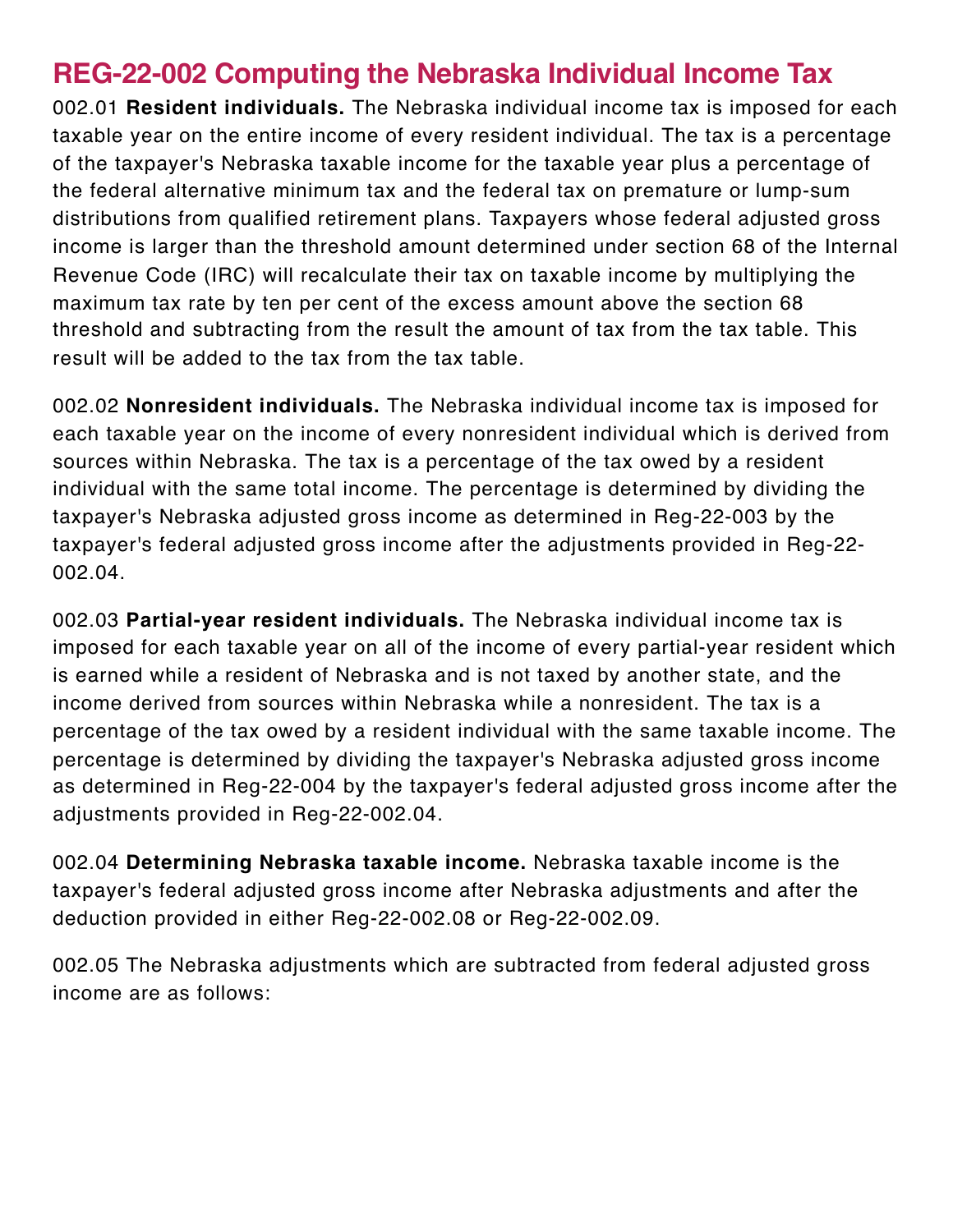002.05A **Income from federal obligations.** Any interest and dividends received on United States obligations to the extent such interest and dividends are included in federal adjusted gross income but exempt from state income taxes under the laws of the United States shall be subtracted. The amount subtracted on account of such interest and dividends must be reduced by any interest on indebtedness incurred to carry such obligations and by any expense incurred in the production of such income to the extent such expense or interest was deducted in determining federal taxable income.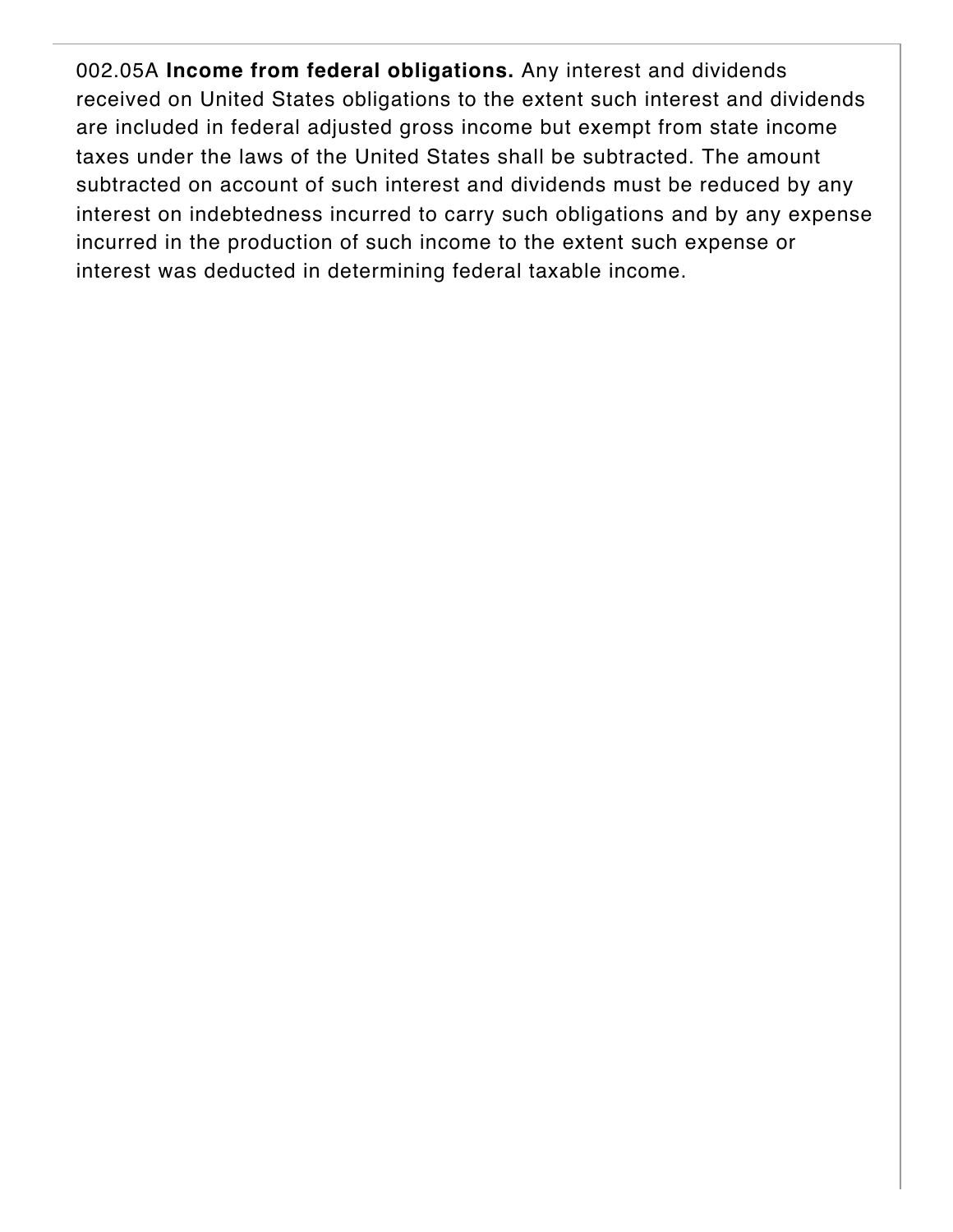002.05A(1) United States obligations which are exempt include the f ollo win g: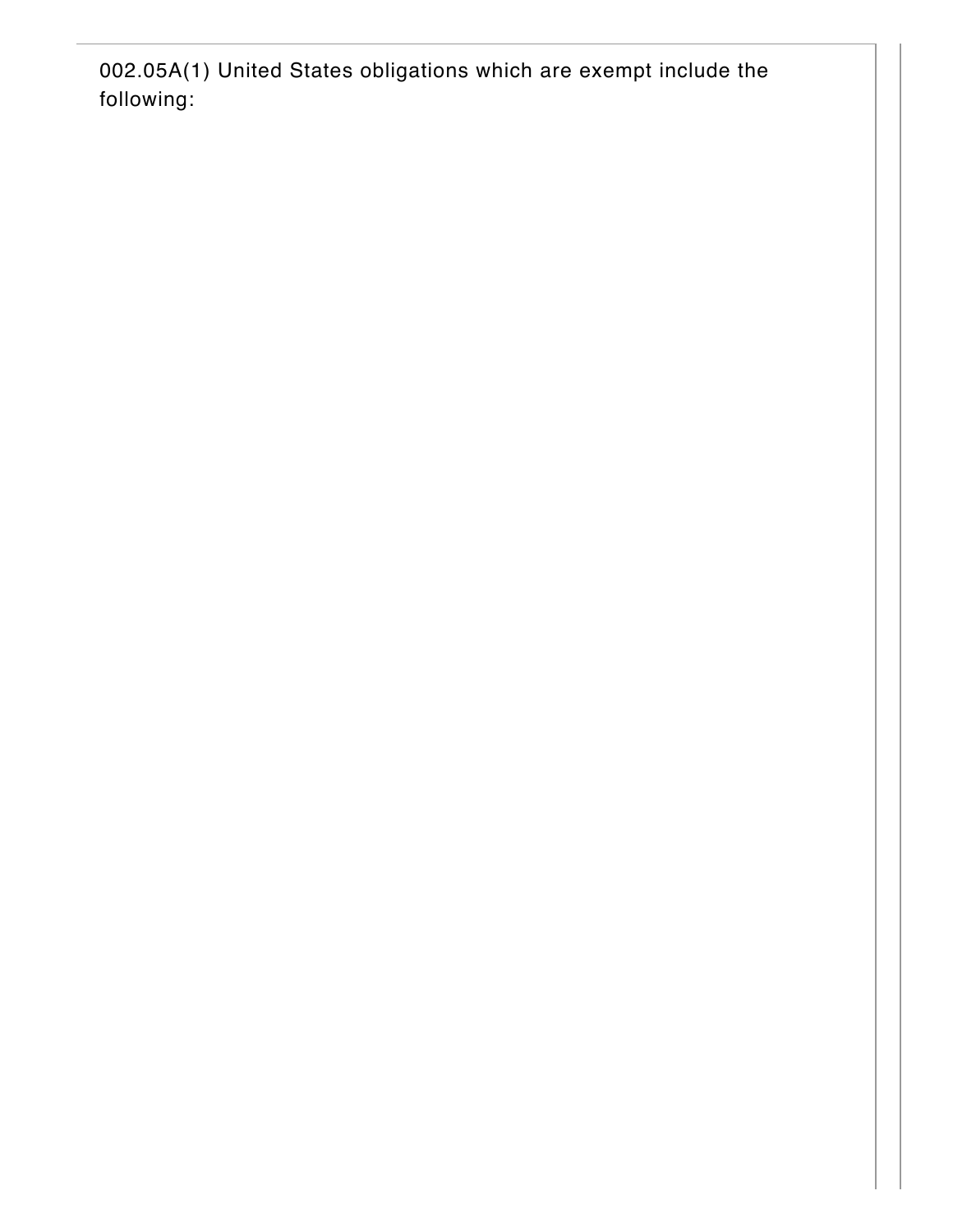002.05A(1)(a) Series E, F, G, H, and I savings bonds;

002.05A(1)(b) United States Treasury bills;

002.05A(1)(c) U.S. Government notes;

002.05A(1)(d) U.S. Government bonds;

002.05A(1)(e) U.S. Government certificates;

002.05A(1)(f) Interest on debentures issued to mortgages of mortgagees foreclosed under provisions of the National Housing Act if insured after February 3, 1938;

002.05A(1)(g) Retirement bond as provided by IRC section 409;

002.05A(1)(h) Federal Farm Credit Bank consolidated systemwide bonds;

002.05A(1)(i) Federal Land Banks and Associations;

002.05A(1)(j) Federal Intermediate Credit Bank;

002.05A(1)(k) Commodity Credit Corporation;

002.05A(1)(l) Federal Farm Mortgage Corporation;

002.05A(1)(m) Federal Home Loan Banks;

002.05A(1)(n) Reconstruction Finance Corporation;

002.05A(1)(o) General Services Administration Participation Certificates;

002.05A(1)(p) Central Bank for Cooperatives (interest only);

002.05A(1)(q) Federal Reserve Banks;

002.05A(1)(r) Federal Savings and Loan Insurance Corporation;

002.05A(1)(s) Production Credit Association (interest only);

002.05A(1)(t) Tennessee Valley Authority bonds;

002.05A(1)(u) Postal Service bonds ;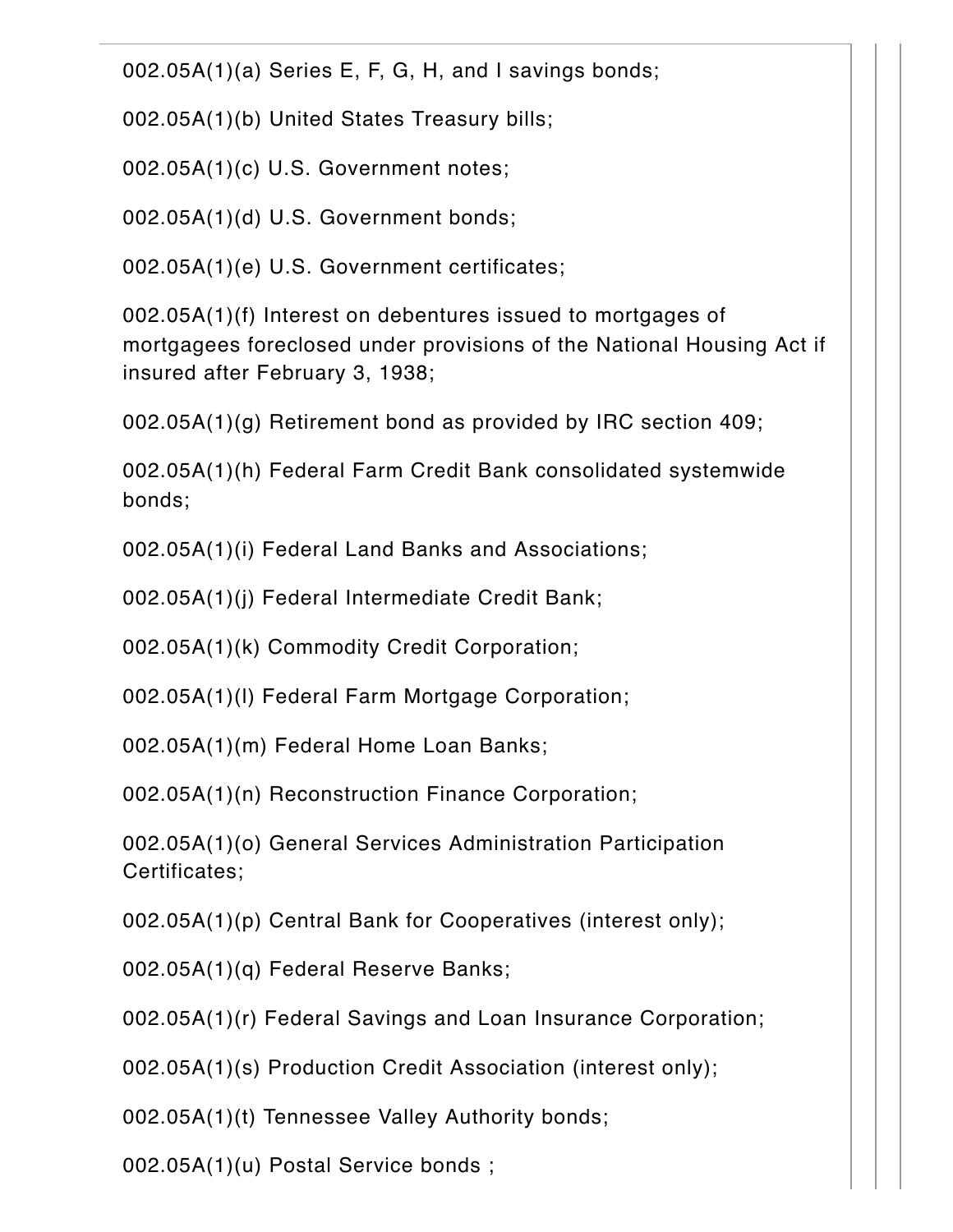002.05A(1)(v) Federal Deposit Insurance Corporation (interest only); and

002.05A(1)(w) Student Loan Marketing Association (interest only).

002.05A(2) Income from Regulated Investment Companies investing directly in U.S. Government obligations is subtracted to the extent they represent U.S. Government obligations.

002.05A(3) Interest income from repurchase agreements involving U.S. Government obligations is not deductible.

002.05B **Refund of State and Local Income Tax**. Any refund of state or local income tax which was included in federal adjusted gross income shall be subtracted.

002.05C **Income from S corporations and LLCs.** 002.05C(1) Any income from S corporations and limited liability companies (LLCs) which was not connected with or derived from Nebraska sources shall be subtracted.

002.05D **Dividends Received from a Corporation not Subject to the IRC.** Any dividend which was received from a corporation which was not subject to the Internal Revenue Code shall be subtracted.

002.05E **Amount Repaid for Which a Reduction in Federal Income Tax was Taken.** Any amount which was repaid and for which the taxpayer received a reduction in federal tax under IRC section 1341(a)(5) shall be subtracted.

002.05F **Railroad Retirement Board payments**. Railroad Retirement Board payments to retired railroad employees or their families that are included in federal adjusted gross income, including Tier I and II, Supplemental Annuity, and Dual Vested Benefits as reported on Forms RRB-1099 and RRB-1099-R issued by the Federal Railroad Retirement Board, shall be subtracted.

002.05G. **Special Capital Gains Exclusion.** Capital gains excluded due to an election exercised under provisions of section 77-2715.08 of the Nebraska Revised Statutes shall be subtracted as provided in Reg-22-020.

002.05H. **Nebraska Net Operating Losses.** A Nebraska net operating loss carryback or carryover shall be subtracted as provided in Reg-22-005.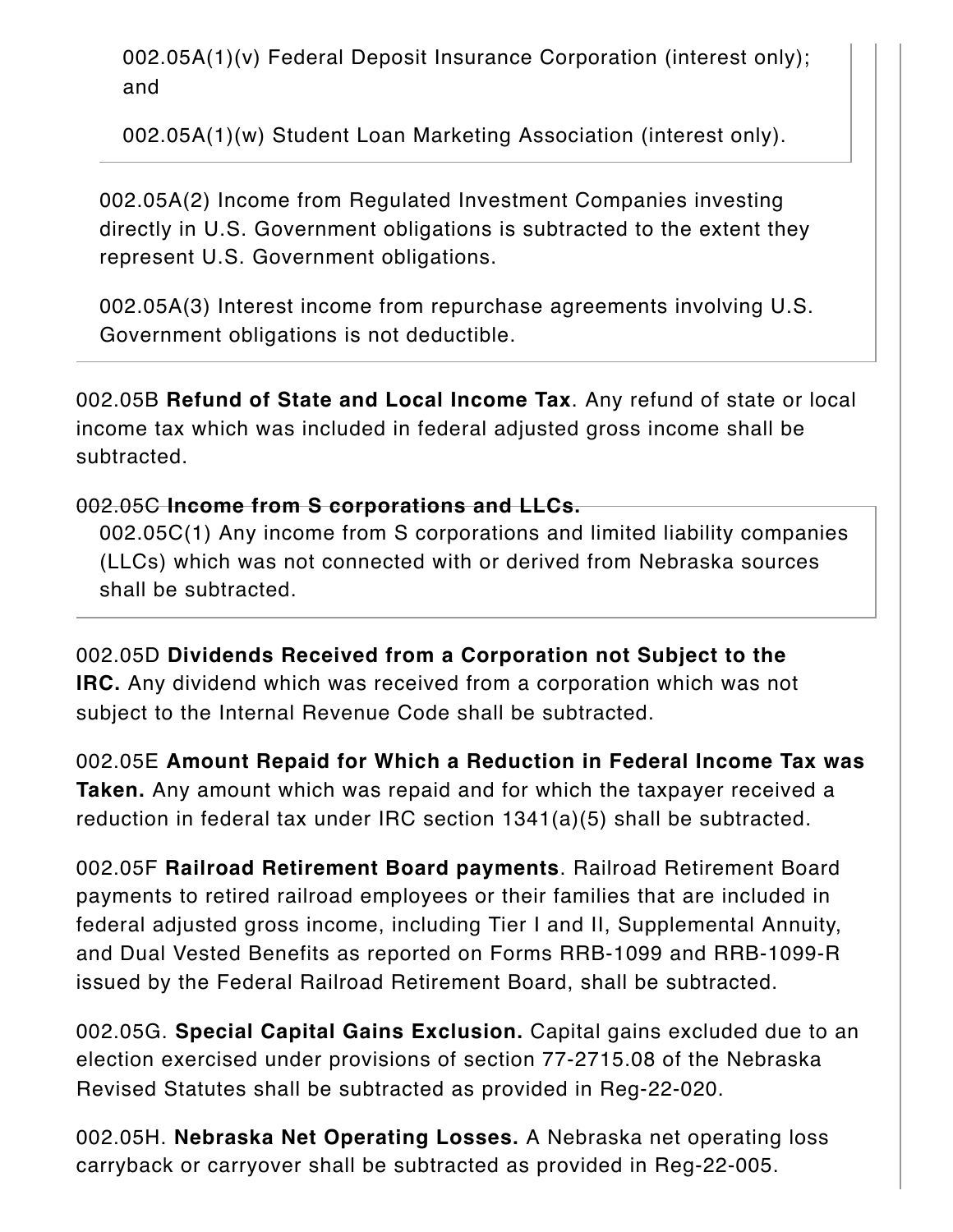002.05I. **Native American Indian Reservation Income**. The income earned within the boundaries of a recognized Indian reservation by a Native American Indian who is an enrolled member of an Indian tribe and who resides in Nebraska on an Indian reservation shall be subtracted.

002.05I(1) No income tax return is required if a reservation Indian's income is earned entirely within the boundaries of an Indian reservation in Nebraska.

002.05J **Long-Term Care Savings Plan.** Deposits into qualifying long-term care savings plan accounts at participating Nebraska banks of up to \$2,000 for married-filing-joint filers or \$1,000 for all other filers, to the extent not deducted for federal income tax purposes, shall be subtracted.

002.05J(1) Any interest or dividends earned from a qualifying long-term care savings plan account within the taxable year, to the extent not deducted for federal income tax purposes, shall be subtracted.

002.05K **Nebraska College Savings Plan.** Contributions by a participant in the Nebraska Educational Savings Plan Trust shall be subtracted to the extent not deducted for federal tax purposes**.**

002.05K(1) For tax years beginning on or after January 1, 2007, the deduction may not be more than \$2,500 for a married filing separate tax return and \$5,000 for single, head of household, and married joint returns. Only the participant owner may claim the subtraction.

002.05K(2) For tax years beginning on or after January 1, 2000,and before January 1, 2007, the deduction may not be more than \$500 for a married filing separate tax return and \$1,000 for single, head of household, and married joint returns. Only the participant owner may claim the subtraction.

002.05K(3) Any gift, grant, or donation made to the Nebraska Educational Savings Plan Trust for deposit in the endowment fund of the trust, to the extent not deducted for federal income tax purposes, shall be subtracted.

002.05L **Bonus Depreciation Subtraction.** A portion of the amount of bonus depreciation added for assets placed in service between September 10, 2001 and December 31, 2005 shall be subtracted**.**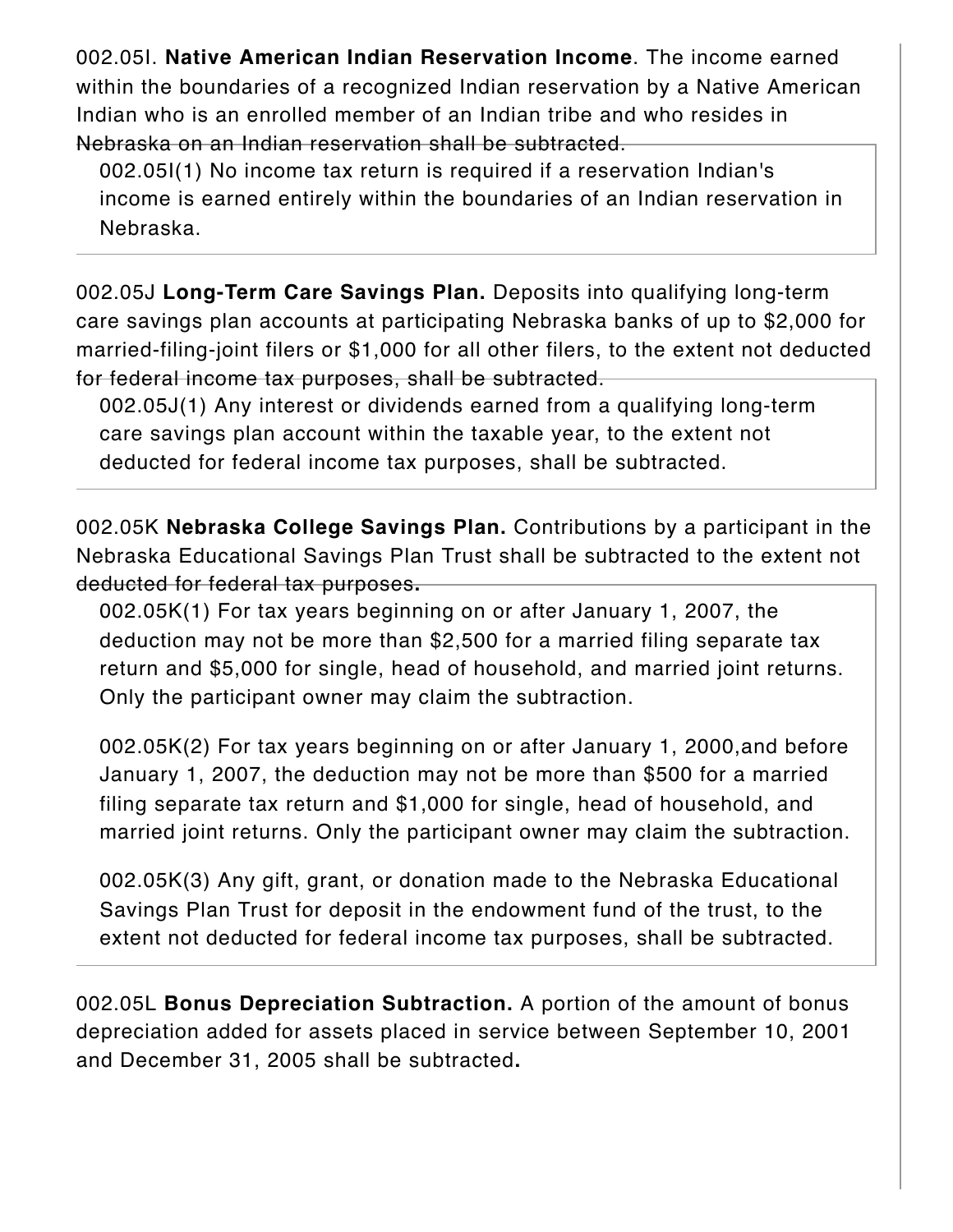002.05L(1) Twenty percent of the total amount of bonus depreciation added back for tax years beginning or deemed to begin before January 1, 2003, may be subtracted in the first taxable year beginning or deemed to begin on or after January 1, 2005, under the Internal Revenue Code of 1986, as amended, and twenty percent in each of the next four following taxable years.

002.05L(2) Twenty percent of the total amount of bonus depreciation added back for tax years beginning or deemed to begin on or after January 1, 2003, may be subtracted in the first taxable year beginning or deemed to begin on or after January 1, 2006, under the Internal Revenue Code of 1986, as amended, and twenty percent in each of the next four following taxable years.

002.05M. **Enhanced Section 179 Subtraction.** A portion of the amount added for capital investment expensed under IRC section 179 in excess of twenty-five thousand dollars for taxable years beginning or deemed to begin on or after January 1, 2003, and before January 1, 2006 shall be subtracted.

002.05M(1) Twenty percent of the total amount of expensing added back for tax years beginning or deemed to begin on or after January 1, 2003, may be subtracted in the first taxable year beginning or deemed to begin on or after January 1, 2006, and twenty percent in each of the next four following tax years.

002.06 The Nebraska adjustments which are added to federal adjusted gross income are as follows: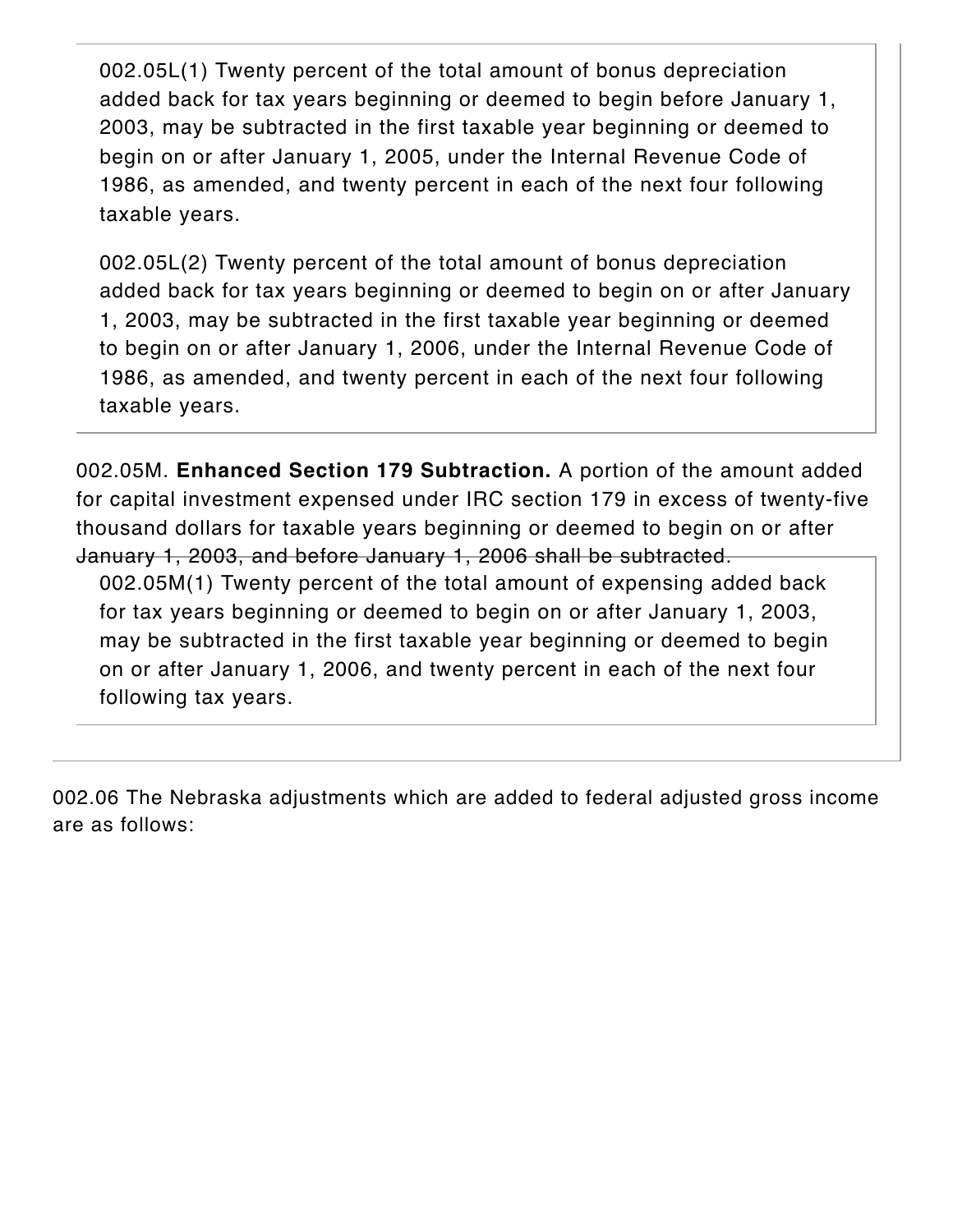002.06A **Income from state and local obligations.** Any interest and dividends received from state and local obligations, other than obligations issued by the State of Nebraska or its political subdivisions, to the extent such interest and dividends are excluded from federal gross income shall be added. The amount added on account of such interest and dividends may be reduced by any interest on indebtedness incurred to carry such obligations and by any expense incurred in the production of such income to the extent such expense or

interest was not deducted in determining federal taxable income. 002.06A(1) Dividends and income received from Regulated Investment Companies which are attributable to obligations described in Reg-22- 002.06A shall be added.

002.06B **Losses from S corporations and LLCs**. Any loss from S corporations and Limited Liability Companies (LLCs) which was not connected with or derived from Nebraska sources shall be added.

002.06C **Federal Net Operating Losses.** A Federal net operating loss carryback or carryover shall be added as provided in Reg-22-005.

002.06D **Long-Term Care Savings Plan Nonqualified Withdrawals.** Any withdrawal of deposited funds or interest or dividends from a long-term care savings plan account shall be added to the extent that the amount was previously deducted under Reg-22-002.05J or Reg-22-002.05J(1) upon cancellation or termination of the plan or if the withdrawal is:

22-002.06D(1) Not made to pay or reimburse for long-term care expenses during the taxable year, for the participant, the participant's spouse, or another person for whom the participant has an insurable interest;

22-002.06D(2) Not made by a participant who is over 50 years of age or who turned 50 years of age during the taxable year to pay or reimburse for long-term care insurance premiums during the taxable year for the participant, the participant's spouse, or another person for whom the participant has an insurable interest;

22-002.06D(3) Not due to the death of the participant; or

22-002.06D(4) Not made to transfer funds to a long-term care savings plan of the participant's spouse.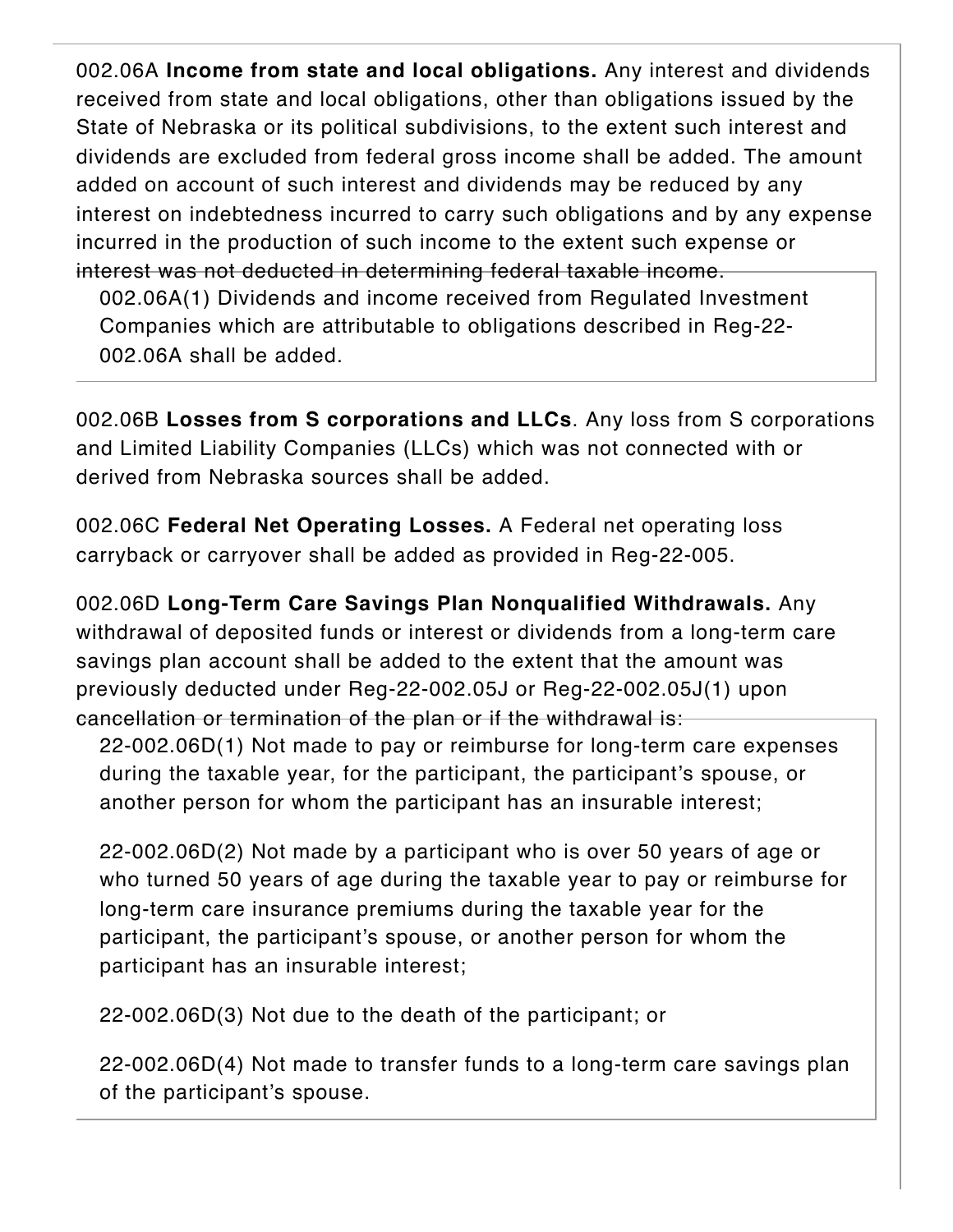002.06E **Financial Institution Tax of a Shareholder.** A shareholder of a financial institution organized as an S corporation who claims the Nebraska credit for financial institution tax must add to income the amount of the credit taken.

002.06F **Federal Bonus Depreciation.** For taxable years beginning or deemed to begin before January 1, 2006, federal adjusted gross income shall be increased by eighty-five percent of the amount of any federal bonus depreciation received under section 168(k) or section 1400L of the Internal Revenue Code of 1986, as amended, for assets placed in service after September 10, 2001, and before December 31, 2005.

002.06G **Section 179 Expense in excess of twenty-five thousand dollars**. For taxable years beginning or deemed to begin on or after January 1, 2003, and before January 1, 2006, federal adjusted gross income shall be increased by the amount of any capital investment that is expensed under section 179 of the Internal Revenue Code of 1986, as amended, that is in excess of twentyfive thousand dollars that is allowed under the federal Jobs and Growth Tax Act of 2003.

002.06H **Nebraska College Savings Plan.** Any nonqualified withdrawals or any amounts withdrawn because of cancellation of a participation agreement, including a withdrawal for the purpose of a rollover to an IRC §529 plan in another state, shall be added to income, to the the extent not included for federal income tax purposes**.**

002.07 **Determining Nebraska minimum tax.** The Nebraska minimum tax is computed as a percentage of the federal alternative minimum tax which is adjusted by substituting Nebraska taxable income (federal AGI less Nebraska standard or itemized deductions) for federal taxable income, and adjusting for any items which are reflected differently in the determination of federal taxable income for Nebraska purposes.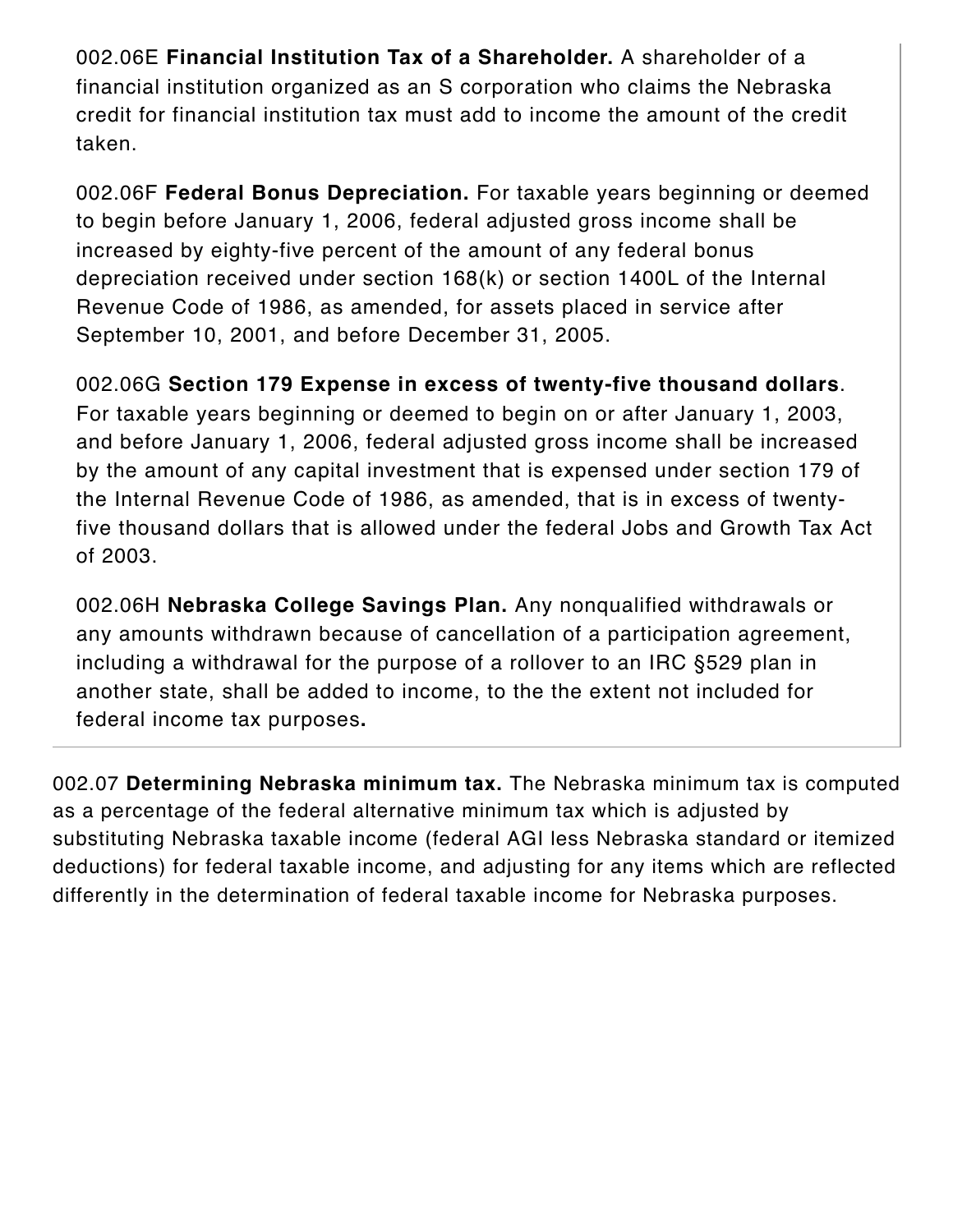002.07A Items which are reflected differently include: 002.07A(1) Nebraska standard deduction;

002.07A(2) Substituting Nebraska itemized deductions for federal itemized deductions, including using the Nebraska itemized deductions calculated on the Nebraska Itemized Deduction Worksheet;

002.07A(3) Using only Nebraska-source private activity bond income when reporting post-August 7, 1986 private activity bond tax-exempt interest;

002.07A(4) Deducting any state or local income tax from the reported taxes;

002.07A(5) Substituting the Nebraska net operating loss for any federal net operating loss;

002.07A(6) Substituting zero (0) for any alternative minimum tax foreign tax credit.

002.07B The federal credit for prior year minimum tax, after the recomputations noted above, is allowed as a credit against any tax calculated by the taxpayer. 002.07B(1) The rate used to calculate the current year's Nebraska minimum tax shall also be used to calculate the credit.

002.07C The Nebraska tax also includes a tax computed as a percentage of the federal tax on premature or lump-sum distributions from qualified retirement plans. This includes those taxes reported on Federal Forms 5329 (Tax on Early Distributions (including an IRA) and 4972 (Tax on Lump-Sum Distributions).

002.08 **Standard Deduction**. Every taxpayer who is allowed a federal standard deduction is allowed a deduction for state purposes except as provided in Reg-22- 002.08A.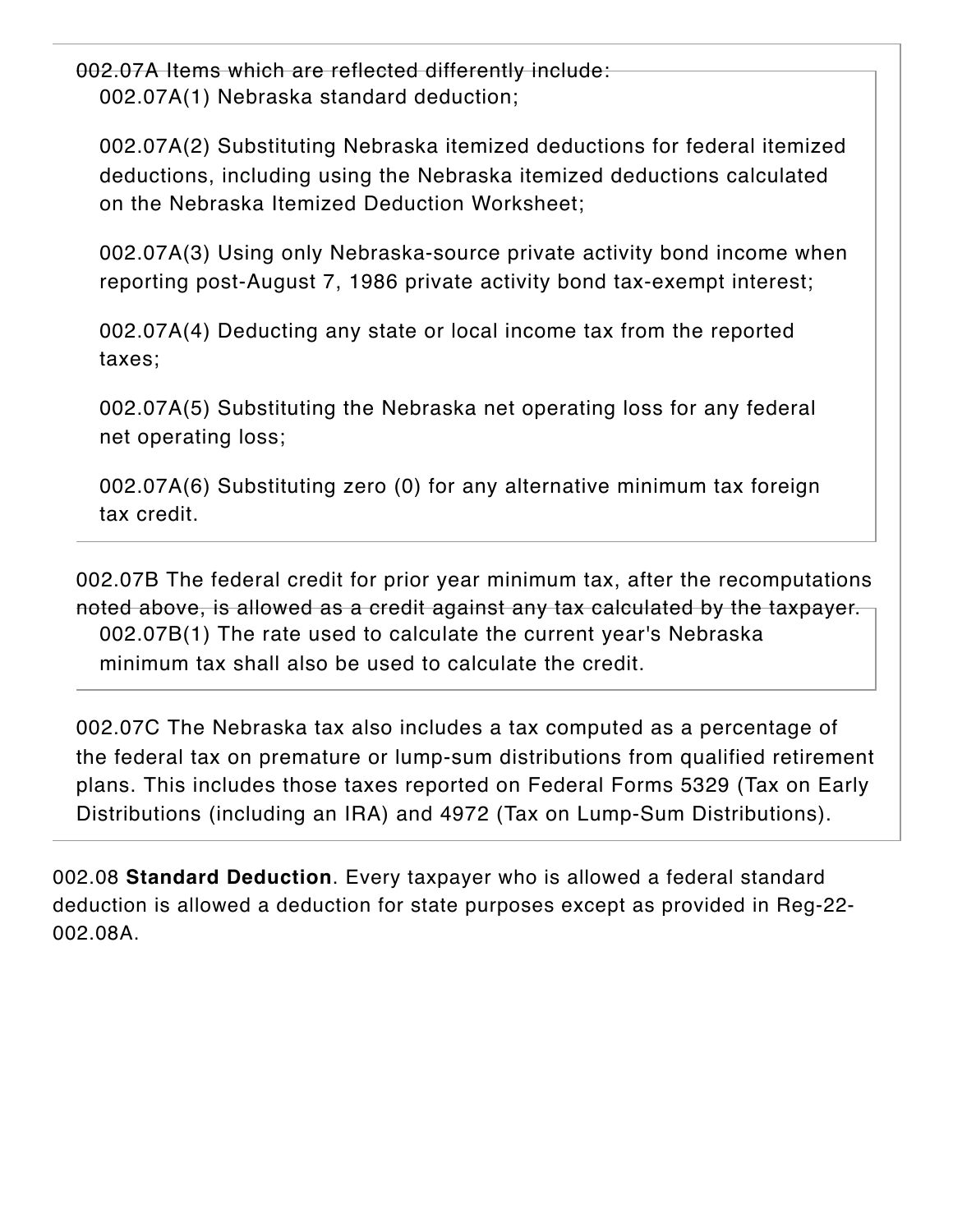002.08A. For tax years beginning on or after January 1, 1993 and before January 1, 2007, the standard deduction for a taxpayer whose federal adjusted gross income is greater than the threshold amount determined under IRC section 68 for the disallowance of itemized deductions will be reduced by the following amount. The amount of federal adjusted gross income in excess of the threshold amount is multiplied by 10%, and the result is subtracted from the taxpayer's state standard deduction.

002.08B For tax years beginning on or after January 1, 2003 and before January 1, 2007, every individual who did not itemize deductions on his or her federal return is allowed to subtract from federal adjusted gross income a standard deduction based on the filing status used on the federal return as the amount is adjusted under Reg-22-002.08A. The standard deduction is the smaller of the federal standard deduction actually allowed or the Nebraska standard deduction.

002.08B(1)Taxpayers who are allowed additional federal standard deduction amounts because of age or blindness are allowed an increase in the Nebraska standard deduction for each additional amount allowed on the federal return.

002.08C For tax years beginning or deemed to begin on or after January 1, 2004 and before January 1, 2007, the state standard deduction amounts in this regulation will be adjusted for inflation by the method provided in section 151 of the Internal Revenue Code. If any amount is not a multiple of ten dollars, the amount shall be rounded to the next highest multiple of ten dollars except that the standard deduction for married filing separate taxpayers may be a multiple of five dollars.

002.08D For tax years beginning on or after January 1, 2007, every individual who did not itemize deductions on his or her federal return is allowed to subtract from federal adjusted gross income a standard deduction based on the filing status used on the federal return.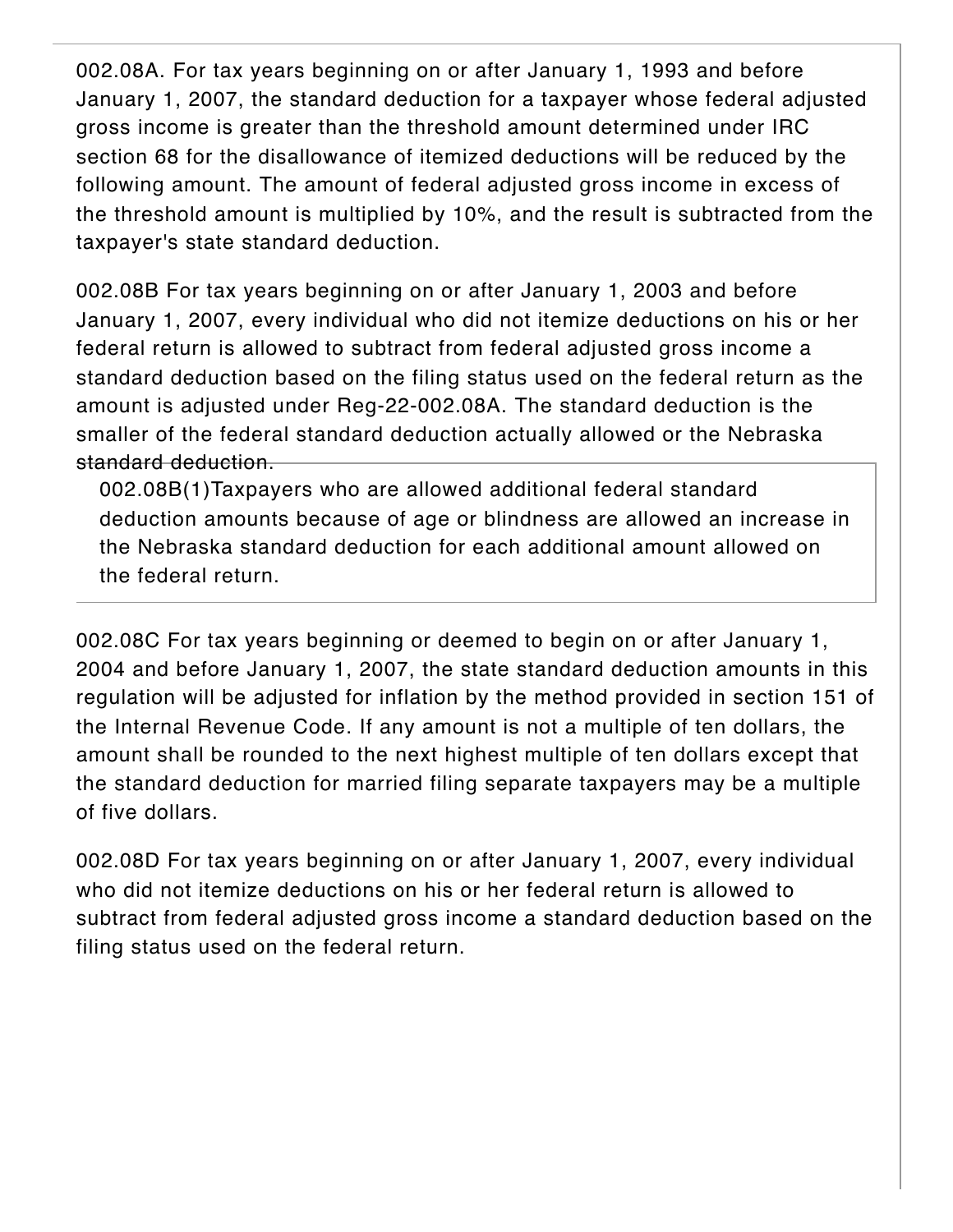002.08D(1) The standard deduction amounts, including the additional standard deduction amounts, shall be adjusted for inflation by the method provided in section 151 of the Internal Revenue Code of 1986, as amended. If any amount is not a multiple of fifty dollars, the amount shall be rounded to the next lowest multiple of fifty dollars.

002.08D(2) The standard deduction is the smaller of the federal standard deduction actually allowed or the Nebraska standard deduction.

002.09 **Itemized deductions.** Every taxpayer who used federal itemized deductions is allowed to deduct the greater of the standard deduction as provided in Reg-22-002.08 and Reg-22-002.08A and the itemized deductions after subtracting any state or local income taxes and as limited by Reg-22-002.09A.